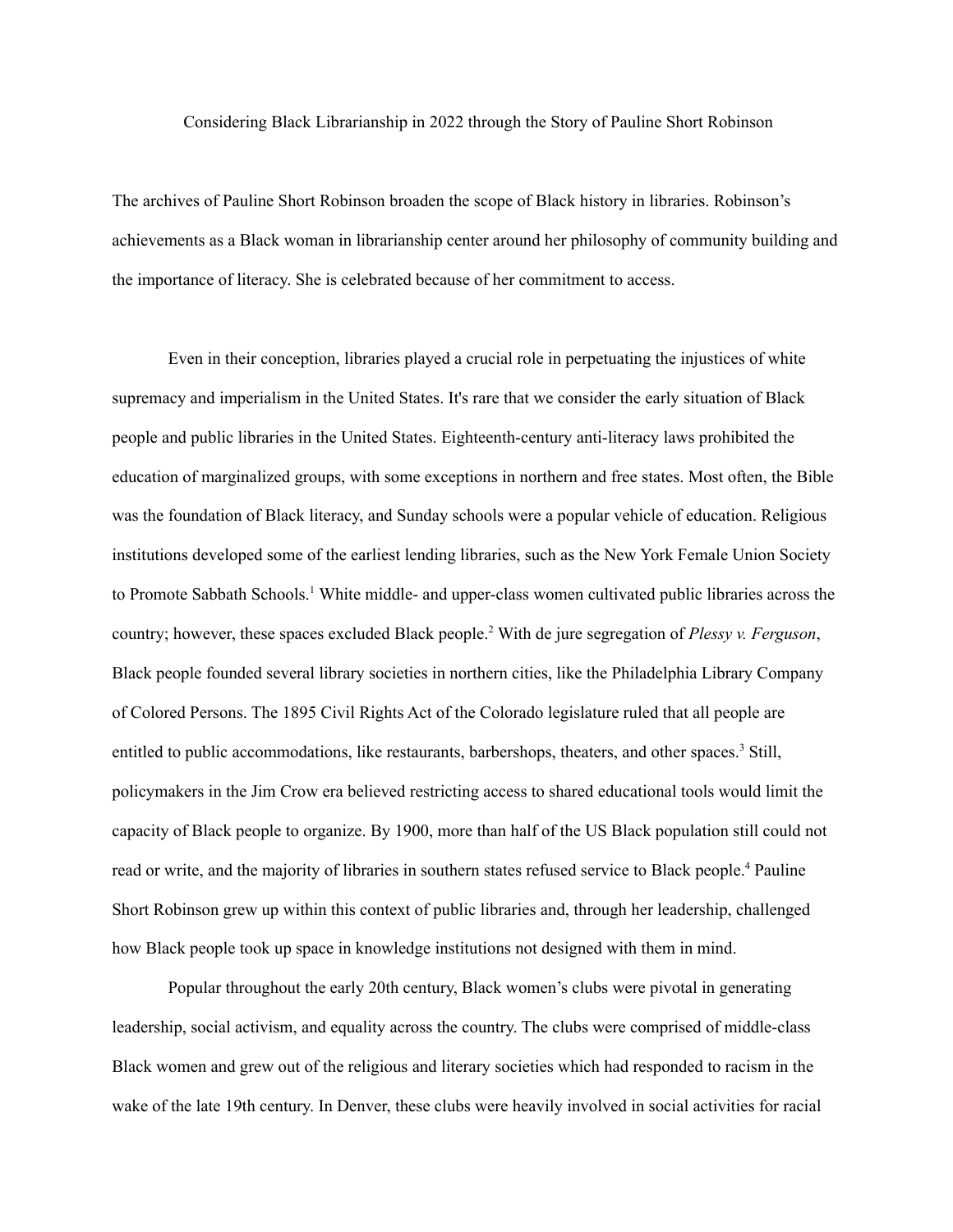uplift and also spent a significant amount of time engaged in art and literacy. 5 In the 1940s, Delta Sigma Theta Sorority's Denver chapter played a role in the community. Its leaders included Robinson, Mae Adams, Mary Lou Blancard, Bernita Buckner, Carrie Wright, Marian Bailey, and Esther Nelson. They would conduct programming like the Young Adult Forum at New Hope Baptist Church during Negro History Week (as it was titled then). <sup>6</sup> Club women's ethos revolved around supporting the unmet needs of community members with less social capital through self-improvement activities and fundraising.

Robinson learned to read before attending school from her father James Short (formerly enslaved) and her older siblings, who would practice reading to one another. In an interview with Steve Jackson, she recalled seeing a map of Colorado and reading about the geography of the region, promising herself she would move there when the chance arose.<sup>7</sup> In nearby Hugo, Oklahoma, she visited a small library and became a voracious reader within those stacks. When the boll weevils arrived in 1927 and destroyed her family's cotton crop, they moved west. They could not bring much, but James Short made sure to bring books.

Robinson lived with her aunts in Denver, Colorado, and entered fourth grade. Upon returning to Oklahoma, she finished high school in Lawton, where her immediate family settled. Despite already having one diploma, she enrolled in the Emily Griffith Opportunity School to continue pursuing an education. After graduating from Emily Griffith in 1935, she earned a half-tuition scholarship to the University of Denver. She was unable to afford the total cost but secured funding through the National Youth Administration. She was one of five Black people in her freshman class. She met her husband, Howard Robinson, by frequenting a dance hall on the westside, The Beverly Gardens.

She worked at the Community Vocational Center library located upstairs from the NYA's cooking school at 2563 Glenarm Place. This library held books deaccessioned from Denver Public Library (DPL). It was the tail end of the Depression, and Robinson observed that mostly Black kids would visit in order to find some heat that their families could not provide in their homes. She engaged with them by reading stories after they helped reshelved books. She would visit local businesses to garner funding to buy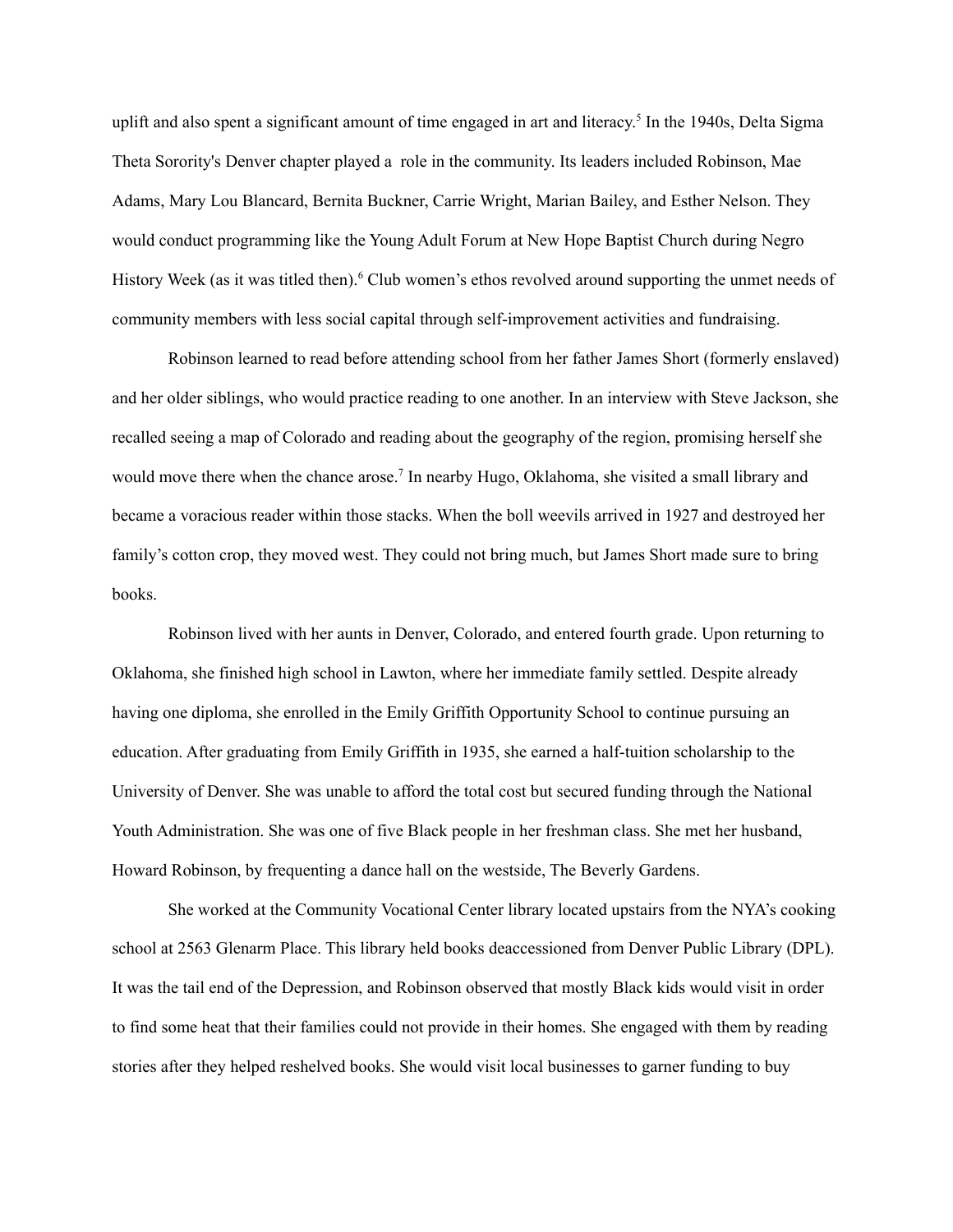subscriptions to Black-oriented reading materials. She collaborated with the NYA to host a bake sale to raise more money for her initiative - she sold 150 pies and raised \$40.

While at the University of Denver (DU), Robinson experienced discrimination from both students and faculty, which, in addition to funding, decreased her capacity to attend classes. In the final quarter of her junior year, she considered leaving school completely. Her advisor, Elizabeth Fachkt, gifted her three new dresses - an unspoken plea to persuade Robinson to stay. The same year, she was accepted into DU's law school, but her advisor convinced her that she would experience less sexism if she chose library school instead. Her financial situation made her take a break from school, returning in 1941 to the Department of Education. As part of her studies, she chose to teach sixth graders at a Denver public school. This choice was initially rejected by the department head, who wanted her to choose Whittier School, the only school in Denver at that time that would accept Black educators. She demanded that she teach at the school of her choice as per the assignment or have her entire tuition refunded. She was assigned to teach ninth-grade algebra thanks to her outstanding scores in the subject at Grant Junior High School. A white male student also assigned to Grant offered to carpool with her to their work. Her success at this position incited a change in the department head, who then permitted Black students to teach at any Denver Public School (DPL) location of their choice. In keeping with tradition and against her intuition, she met with the superintendent of DPS, who expressed his disdain at her ability to transcend a system built to discourage Black students from succeeding. He went on to say, "there will never be another Negro teacher in the Denver Public School System." She challenged him by pointing out that his personal preferences had little standing in the face of a tax-supported DPS.

Shortly afterward, Robinson met Cora Cook, supervisor of all DPL branches, who shared the same sentiments as the superintendent. However, using Cook as a reference, she was accepted into DU's library school and became the first Black person to graduate from the program in June 1943. During her time at the Community Vocational (CV) library, Robinson's boss resigned, and she helped keep it open part-time. Between 1943-1945, Robinson left CV because her husband enlisted in the Army. Upon her return, she discovered that circulation at CV had drastically decreased, the students were no longer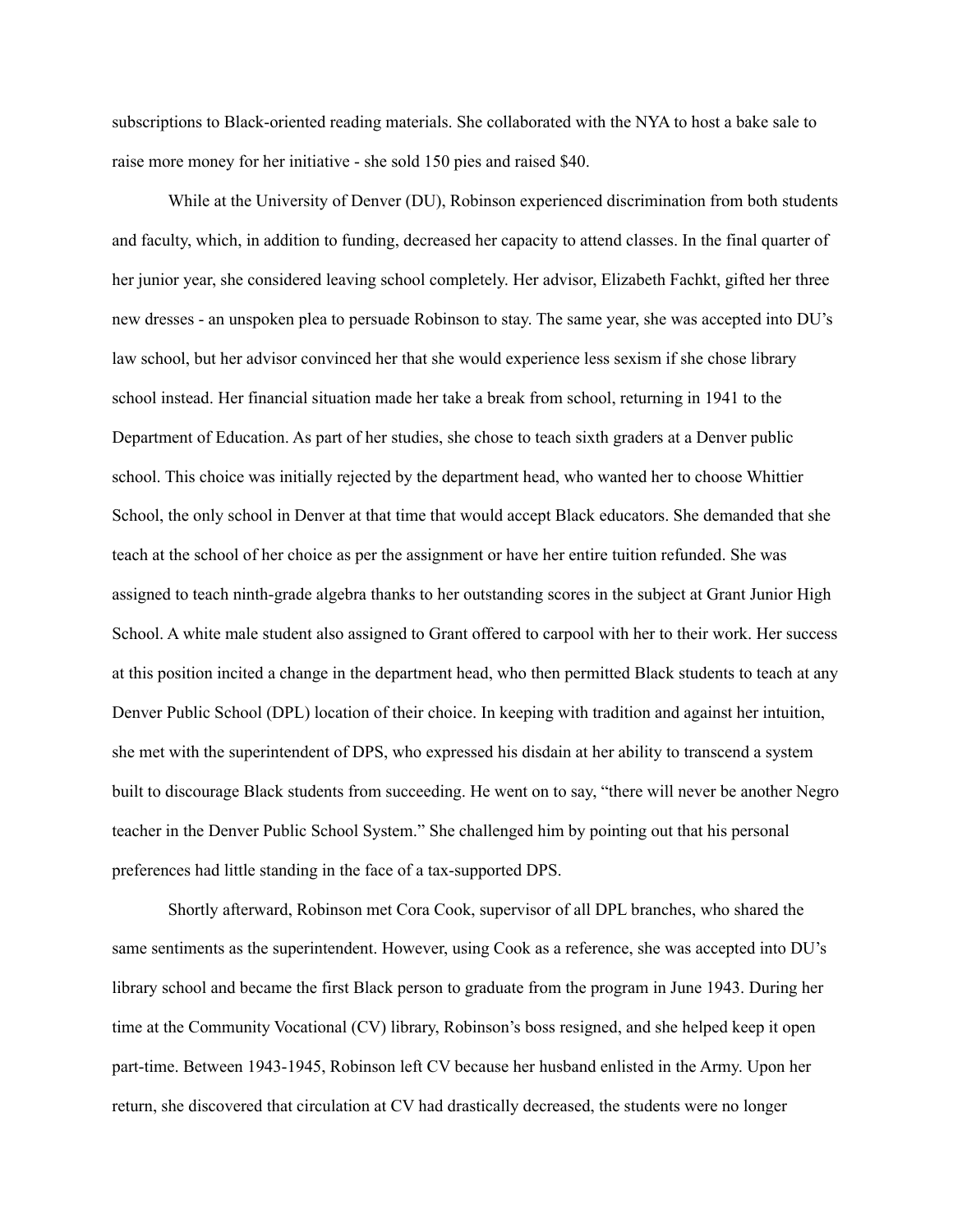engaging with the library, and all the programs she initiated had ended along with the closure of the library. Principals of local elementary schools raised money to build a new library at 2563 Welton Street, called the Cosmopolitan branch. Robinson became the first librarian at the location and the first Black librarian in DPL.

In 1947, a magazine organized a "Negro History Week," which inspired Robinson to create the first such event in Denver. The same year, she was approached by the Lyle Fellowship Group (composed of white college students) to participate in political action against segregation. At the Elitch Gardens theater, where Blacks had limited entry and could only sit in the balcony, Robinson and nine white members of the fellowship attempted to enter the theater together. She was refused entry, causing the National Association for the Advancement for Colored People to take the case to court in Robinson v. Elitch Gardens Company. It was settled out of court, and Elitch's was desegregated. In 1953, the Cosmopolitan library closed, and Robinson took a position at the Warren branch library (34th Ave and High). She continued to promote children's literacy and volunteered at the Samaritan House Guild, the New Hope Baptist Church and joined the Delta Sigma Theta Sorority. Her graduate studies were completed at Western Michigan State University and Columbia University. In 1964, Robinson was appointed coordinator of children's services for DPL. In 1970, she received the Nell I. Scott Award, recognizing her service to children from Friends of the Denver Public Library. <sup>8</sup> Following a car accident in May 1979, Robinson resigned from the library in the name of self-care and devoted the rest of her life to reading. On February 15th, 1996, the library commission unanimously named the library branch at 33rd Ave & Holly St. the Pauline Robinson Branch Library.<sup>9</sup>

Much can be gleaned from the legacy of Robinson. While her story is certainly unique and remarkable, common threads can be found in the narratives of Black women currently working in libraries across the nation. According to the Department for Professional Employees, 82.3 percent of graduates in Master of Library Science (MLS) programs in 2018-2019 identified as women. However, Black women only accounted for 4.5 percent of all MLS graduates. Hispanic and Asian/Pacific Islander women made up 7.8 and 2.5 percent of the 2019 class, respectively. More work must be done to remove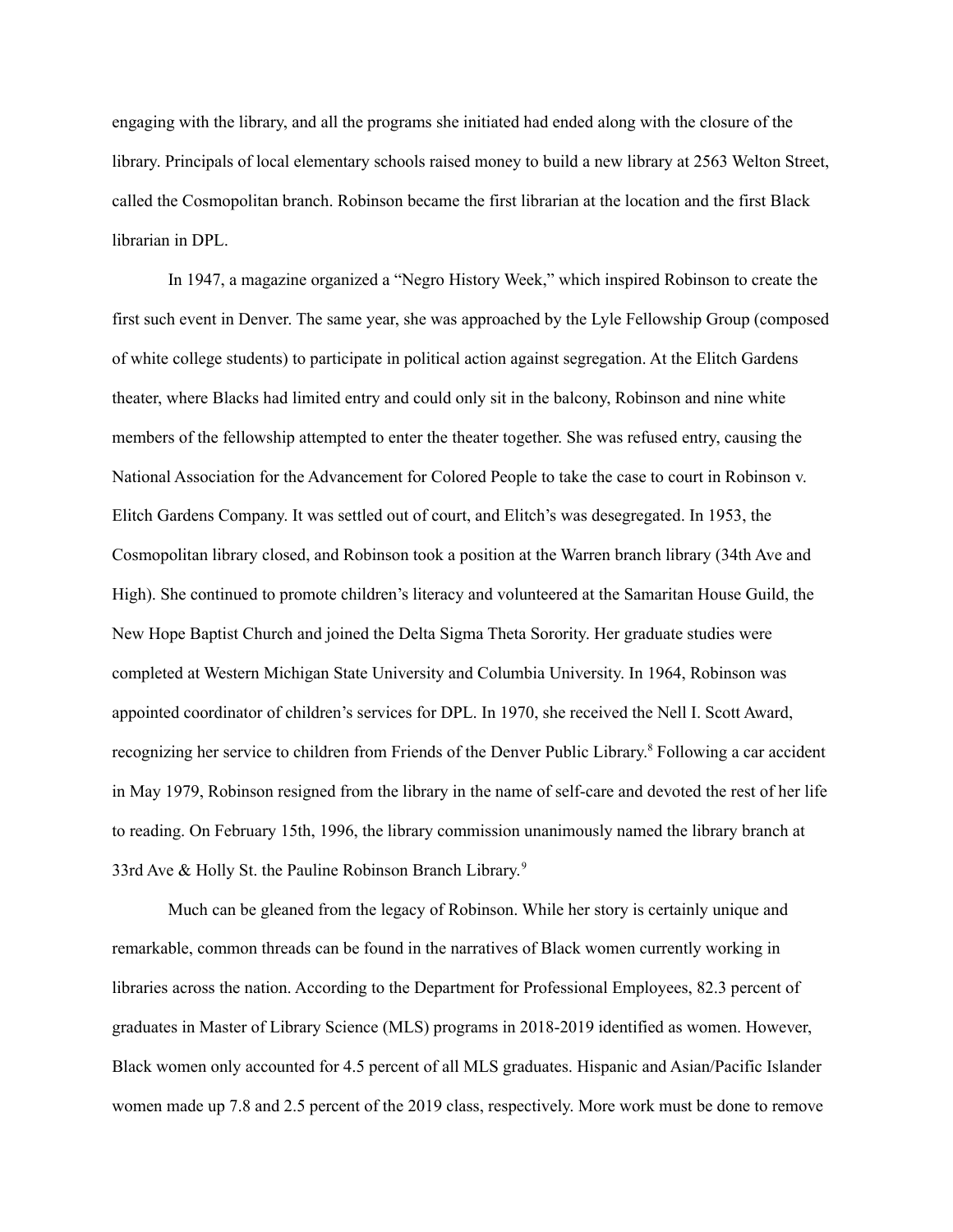the barriers that prevent Black women from entering and staying in the profession. We can learn from

Robinson's story by focusing more attention on ways to support and intentionally retain Black women

## librarians.

Notes

- 1. Wheeler, Maurice, Debbie Johnson-Houston, and Billie E. Walker. "A Brief History of Library Service to African Americans." *American Libraries* 35, no. 2 (2004): 42-45. Accessed 7 April 2021. http://www.jstor.org/stable/25649066.
- 2. Hanbury, Dallas. *"Seekers of Knowledge": The Development of Southern Public Libraries and the African American Quest for Library Access, 1898-1963*, Middle Tennessee State University, Ann Arbor, 2016*. ProQuest*, [https://du.idm.oclc.org/login?url=https://www-proquest-com.du.idm.oclc.org/dissertations-theses/](https://du.idm.oclc.org/login?url=https://www-proquest-com.du.idm.oclc.org/dissertations-theses/seekers-knowledge-development-southern-public/docview/1829548914/se-2?accountid=14608) [seekers-knowledge-development-southern-public/docview/1829548914/se-2?accountid=14608](https://du.idm.oclc.org/login?url=https://www-proquest-com.du.idm.oclc.org/dissertations-theses/seekers-knowledge-development-southern-public/docview/1829548914/se-2?accountid=14608)
- 3. Colorado Session Laws. *To Protect All Citizens in Their Civil and Legal Rights, Fixing a Penalty* for Violation of the Same, and to Repeal an Act Entitled, "An Act to Protect All Citizens in Their *Civil Rights,"* Approved April 4, 1885., <http://hdl.handle.net/10974/session:7035>, 1st Session, page 139.00. Accessed 9 April. 2021.
- 4. Richards, Pamela Spence. "Library Services and the African-American Intelligentsia before 1960. *Libraries & Culture* 33, no. 1 (1998): 91-97. Accessed August 27, 2021. http://www.jstor.org/stable/25548602.
- 5. Dickson, Lynda F. "Toward a Broader Angle of Vision in Uncovering Women's History: Black Women's Clubs Revisited." *Frontiers: A Journal of Women Studies* 9, no. 2 (1987): 62-68. Accessed August 27, 2021. doi:10.2307/3346191.
- 6. Delta Sigma Theta Sorority, Inc. "Our Founders." *Denver Deltas*, [denverdeltas.org/about-us/history/](https://denverdeltas.org/about-us/history/). Accessed 7 April 2021.
- 7. Jackson, Steve. "*By The Book*." Denver Westword, <https://www.westword.com/news/by-the-book-5055483>. Accessed 7 April 2021.
- 8. Scrapbook, 19 April 1970, ARL203, Box 1, Pauline Short Robinson Papers, Blair Caldwell African American Research Library, Denver Public Library Special Collections, and Digital Archives, Denver, CO.
- 9. Achievements Scrapbook, 1 May 1996, ARL203, Box 1, Pauline Short Robinson Papers, Blair Caldwell African American Research Library, Denver Public Library Special Collections and Digital Archives, Denver, CO.